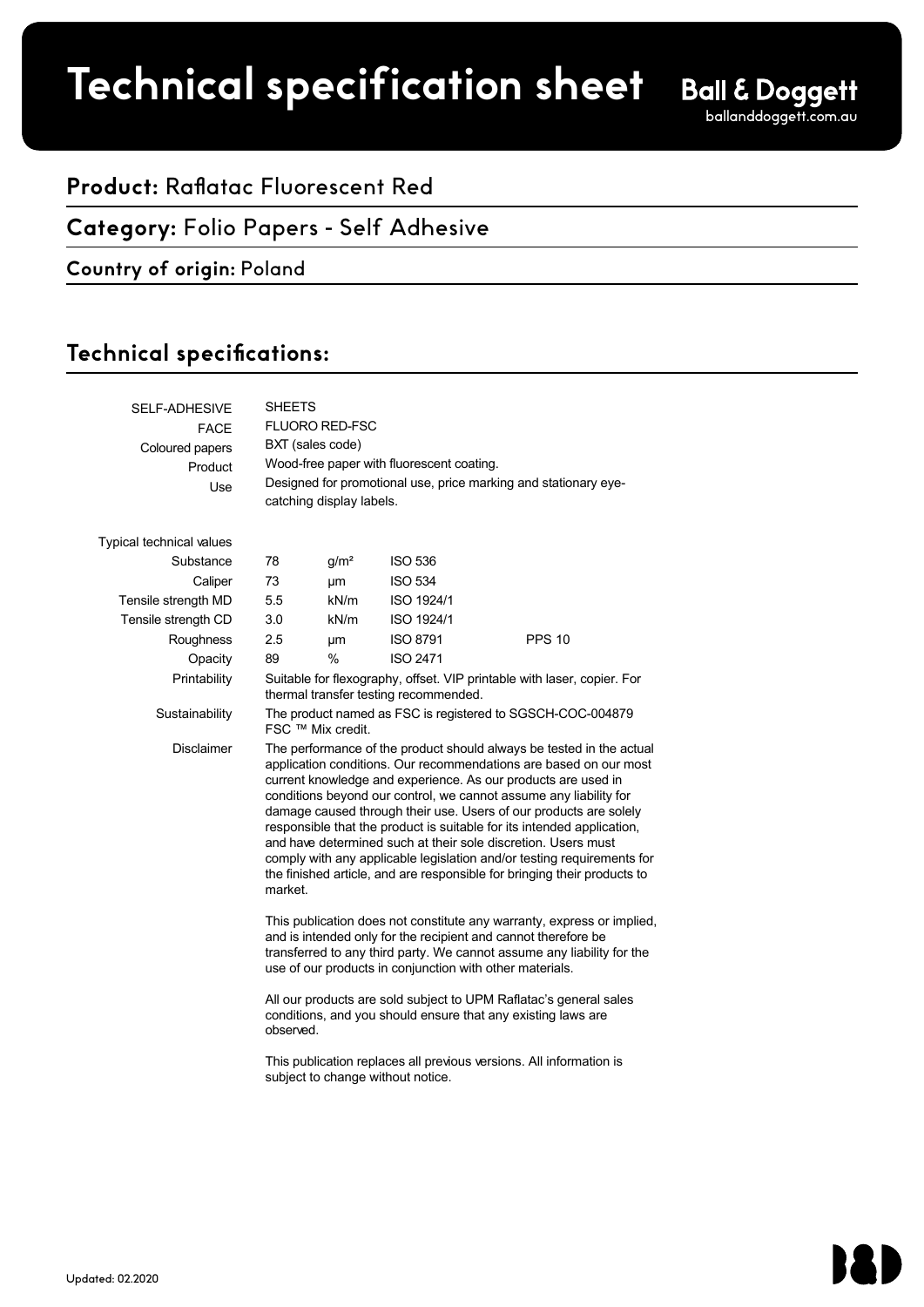# **Product spec sheet Technical specification sheet**

# **Product:** Raflatac Fluorescent Red

## **Category:** Folio Papers - Self Adhesive

#### **Country of origin:** Poland

## Technical specifications:

| <b>ADHESIVE</b>           | SP34 GREENTAC PLUS                                                                                                                                                                                                                                                             |                                                                                                                                                                                                                                                                                                                                                                                                                                                                                                                                                                                                                                                                  |                  |  |  |  |
|---------------------------|--------------------------------------------------------------------------------------------------------------------------------------------------------------------------------------------------------------------------------------------------------------------------------|------------------------------------------------------------------------------------------------------------------------------------------------------------------------------------------------------------------------------------------------------------------------------------------------------------------------------------------------------------------------------------------------------------------------------------------------------------------------------------------------------------------------------------------------------------------------------------------------------------------------------------------------------------------|------------------|--|--|--|
| Permanent                 | SP34 (sales code)                                                                                                                                                                                                                                                              |                                                                                                                                                                                                                                                                                                                                                                                                                                                                                                                                                                                                                                                                  |                  |  |  |  |
| Type                      | General permanent adhesive for sheets.                                                                                                                                                                                                                                         |                                                                                                                                                                                                                                                                                                                                                                                                                                                                                                                                                                                                                                                                  |                  |  |  |  |
| Composition               | Modified acrylic dispersion.<br>A very good adhesive for general use with paper labels. Good heat<br>resistance. Improved guillotine properties. Recycling properties are<br>optimized based on up- to-date knowledge (Ingede project 5397 PTS).                               |                                                                                                                                                                                                                                                                                                                                                                                                                                                                                                                                                                                                                                                                  |                  |  |  |  |
| Use                       |                                                                                                                                                                                                                                                                                |                                                                                                                                                                                                                                                                                                                                                                                                                                                                                                                                                                                                                                                                  |                  |  |  |  |
| Typical technical values  |                                                                                                                                                                                                                                                                                |                                                                                                                                                                                                                                                                                                                                                                                                                                                                                                                                                                                                                                                                  |                  |  |  |  |
| Tack min                  | 10                                                                                                                                                                                                                                                                             | N                                                                                                                                                                                                                                                                                                                                                                                                                                                                                                                                                                                                                                                                | FTM <sub>9</sub> |  |  |  |
| Shear min                 | $\overline{2}$                                                                                                                                                                                                                                                                 | h                                                                                                                                                                                                                                                                                                                                                                                                                                                                                                                                                                                                                                                                | FTM8             |  |  |  |
| Labelling temperature min | 5                                                                                                                                                                                                                                                                              | °C                                                                                                                                                                                                                                                                                                                                                                                                                                                                                                                                                                                                                                                               |                  |  |  |  |
| Service temperature min   | $-10$                                                                                                                                                                                                                                                                          | °C                                                                                                                                                                                                                                                                                                                                                                                                                                                                                                                                                                                                                                                               |                  |  |  |  |
| Service temperature max   | 100                                                                                                                                                                                                                                                                            | °C                                                                                                                                                                                                                                                                                                                                                                                                                                                                                                                                                                                                                                                               |                  |  |  |  |
| Limitations               | Should not be used in cold environments. Not recommended for<br>labelling highly curved surfaces.                                                                                                                                                                              |                                                                                                                                                                                                                                                                                                                                                                                                                                                                                                                                                                                                                                                                  |                  |  |  |  |
| Approvals                 | Please see DoC                                                                                                                                                                                                                                                                 |                                                                                                                                                                                                                                                                                                                                                                                                                                                                                                                                                                                                                                                                  |                  |  |  |  |
| Shelf life                | 4 years at +20°C and RH 50% from the date of manufacture.                                                                                                                                                                                                                      |                                                                                                                                                                                                                                                                                                                                                                                                                                                                                                                                                                                                                                                                  |                  |  |  |  |
| <b>Disclaimer</b>         |                                                                                                                                                                                                                                                                                | The performance of the product should always be tested in the actual<br>application conditions. Our recommendations are based on our most<br>current knowledge and experience. As our products are used in<br>conditions beyond our control, we cannot assume any liability for<br>damage caused through their use. Users of our products are solely<br>responsible that the product is suitable for its intended application,<br>and have determined such at their sole discretion. Users must<br>comply with any applicable legislation and/or testing requirements for<br>the finished article, and are responsible for bringing their products to<br>market. |                  |  |  |  |
|                           | This publication does not constitute any warranty, express or implied,<br>and is intended only for the recipient and cannot therefore be<br>transferred to any third party. We cannot assume any liability for the<br>use of our products in conjunction with other materials. |                                                                                                                                                                                                                                                                                                                                                                                                                                                                                                                                                                                                                                                                  |                  |  |  |  |
|                           | All our products are sold subject to UPM Raflatac's general sales<br>conditions, and you should ensure that any existing laws are<br>observed.                                                                                                                                 |                                                                                                                                                                                                                                                                                                                                                                                                                                                                                                                                                                                                                                                                  |                  |  |  |  |
|                           | This publication replaces all previous versions. All information is<br>subject to change without notice.                                                                                                                                                                       |                                                                                                                                                                                                                                                                                                                                                                                                                                                                                                                                                                                                                                                                  |                  |  |  |  |